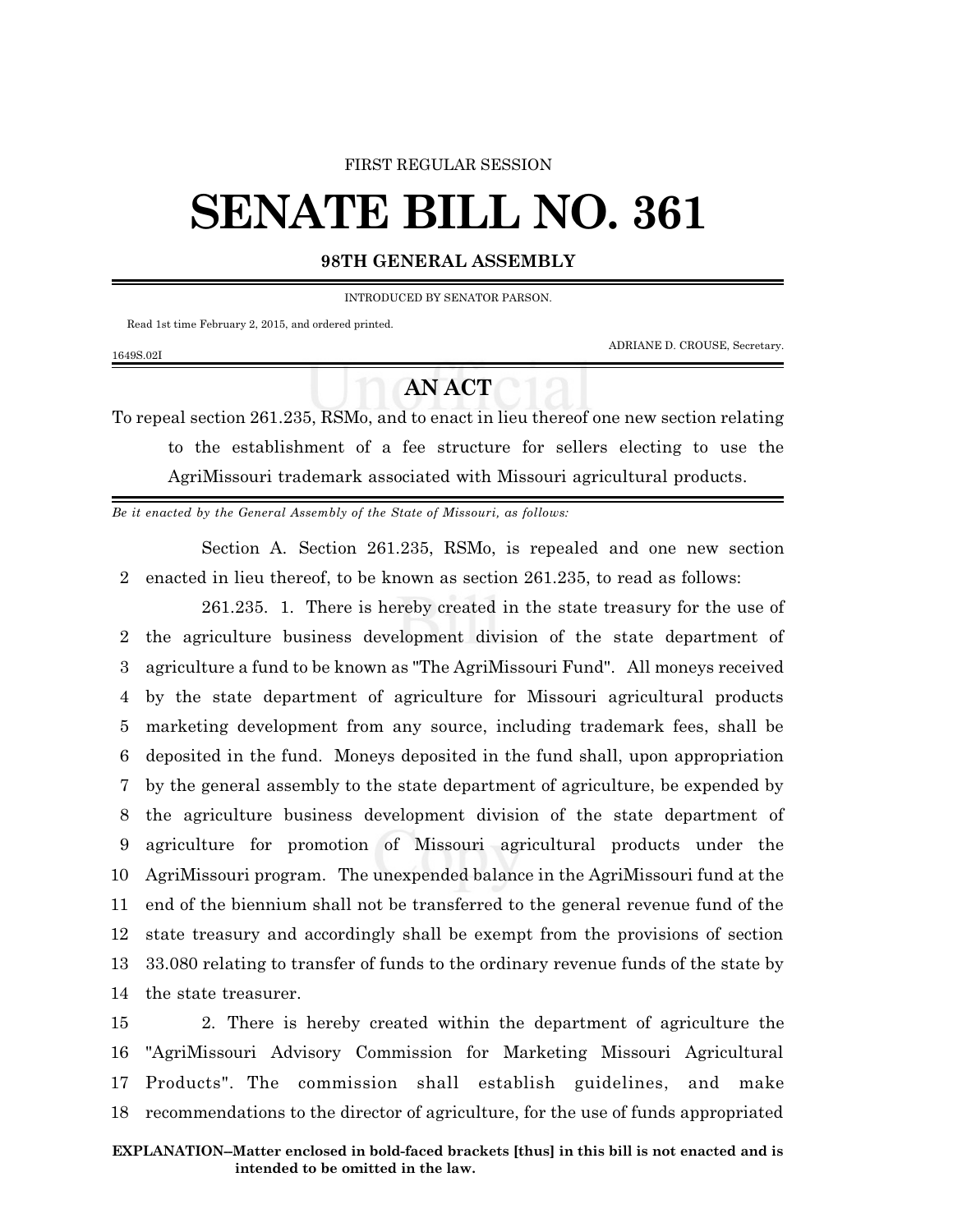by the general assembly for the agriculture business development division of the department of agriculture, and for all funds collected or appropriated to the AgriMissouri fund created pursuant to subsection 1 of this section. The guidelines shall focus on the promotion of the AgriMissouri trademark associated with Missouri agricultural products that have been approved by the general assembly, and shall advance the following objectives:

 (1) Increasing the impact and fostering the effectiveness of local efforts to promote Missouri agricultural products;

 (2) Enabling and encouraging expanded advertising efforts for Missouri agricultural products;

 (3) Encouraging effective, high-quality advertising projects, innovative marketing strategies, and the coordination of local, regional and statewide marketing efforts;

 (4) Providing training and technical assistance to cooperative-marketing partners of Missouri agricultural products.

 3. The commission may establish a fee structure for sellers electing to use the AgriMissouri trademark associated with Missouri agricultural products**, so long as the fees established and collected under this subsection do not yield revenue greater than the total cost of administering this section during the ensuing year**. **[**Under the fee structure:

 (1) A seller having gross annual sales greater than two million dollars per fiscal year of Missouri agricultural products which constitute the final product of a series of processes or activities shall remit to the agriculture business development division of the department of agriculture, at such times and in such manner as may be prescribed, a trademark fee of one-half of one percent of the aggregate amount of all of such seller's wholesale sales of products carrying the AgriMissouri trademark; and

 (2) All sellers having gross annual sales less than or equal to two million dollars per fiscal year of Missouri agricultural products which constitute the final product of a series of processes or activities shall, after three years of selling Missouri agricultural products carrying the AgriMissouri trademark, remit to the agriculture business development division of the department of agriculture, at such times and in such manner as may be prescribed, a trademark fee of one-half of one percent of the aggregate amount of all of such seller's wholesale sales of products carrying the AgriMissouri trademark.**]** All trademark fees shall be deposited to the credit of the AgriMissouri fund, created pursuant to this section.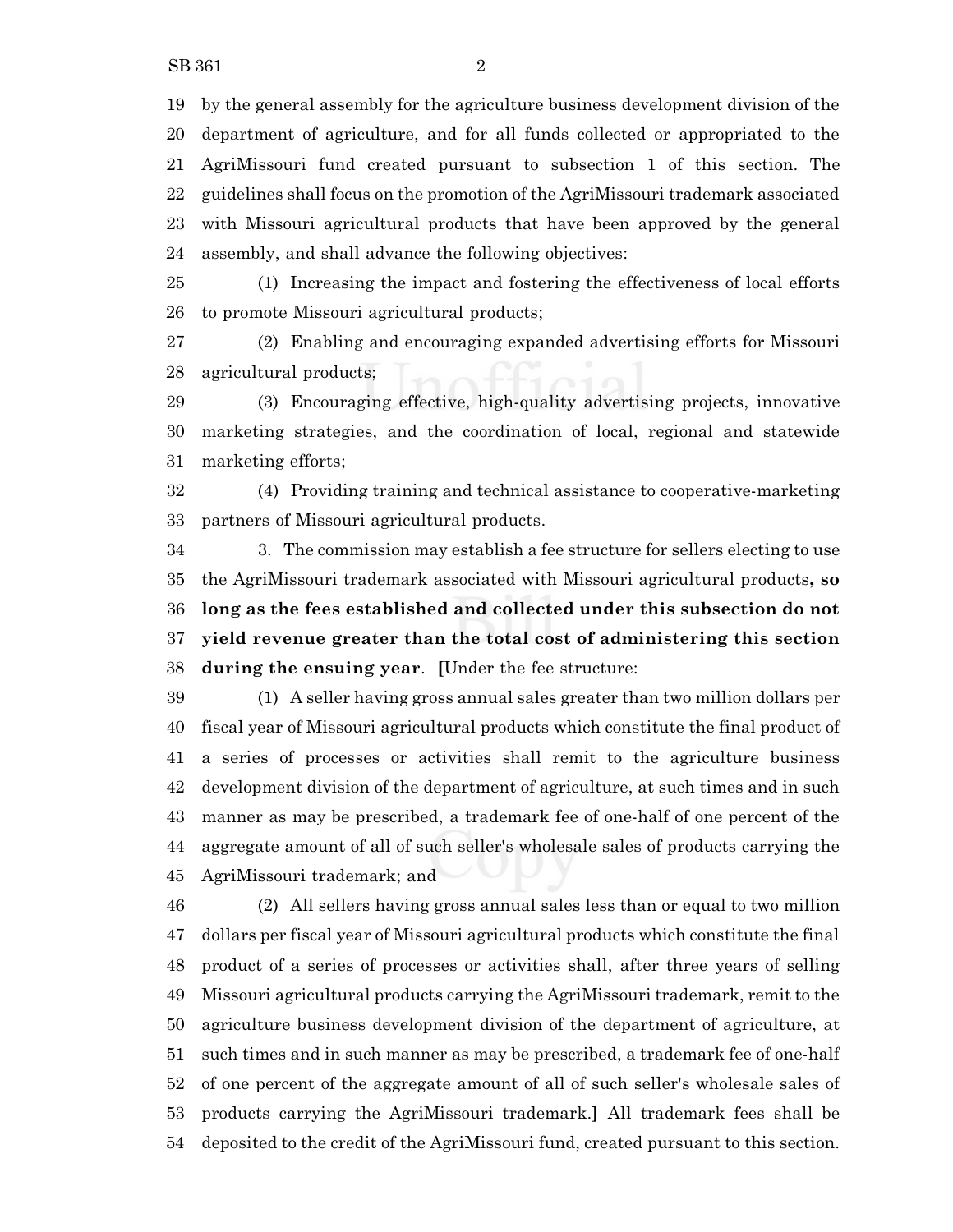4. **[**The agriculture business development division of the department of agriculture is authorized to promulgate rules consistent with the guidelines and fee structure established by the commission. No rule or portion of a rule shall become effective unless it has been promulgated pursuant to the provisions of chapter 536.

 5.**]** The commission shall consist of nine members appointed by the governor with the advice and consent of the senate. One member shall be the director of the agriculture business development division of the department of agriculture, or his or her representative. At least one member shall be a specialist in advertising; at least one member shall be a specialist in agribusiness; at least one member shall be a specialist in the retail grocery business; at least one member shall be a specialist in communications; at least one member shall be a specialist in product distribution; at least one member shall be a family farmer with expertise in livestock farming; at least one member shall be a family farmer with expertise in grain farming and at least one member shall be a family farmer with expertise in organic farming. Members shall serve for four-year terms, except in the first appointments three members shall be appointed for terms of four years, three members shall be appointed for terms of three years and three members shall be appointed for terms of two years each. Any member appointed to fill a vacancy of an unexpired term shall be appointed for the remainder of the term of the member causing the vacancy. The governor shall appoint a chairperson of the commission, subject to ratification by the commission.

 **[**6.**] 5.** Commission members shall receive no compensation but shall be reimbursed for actual and necessary expenses incurred in the performance of their official duties on the commission. The division of agriculture business development of the department of agriculture shall provide all necessary staff and support services as required by the commission to hold commission meetings, to maintain records of official acts and to conduct all other business of the commission. The commission shall meet quarterly and at any such time that it deems necessary. Meetings may be called by the chairperson or by a petition signed by a majority of the members of the commission. Ten days' notice shall be given in writing to such members prior to the meeting date. A simple majority of the members of the commission shall be present to constitute a quorum. Proxy voting shall not be permitted.

### **6. If the commission does establish a fee structure as permitted**